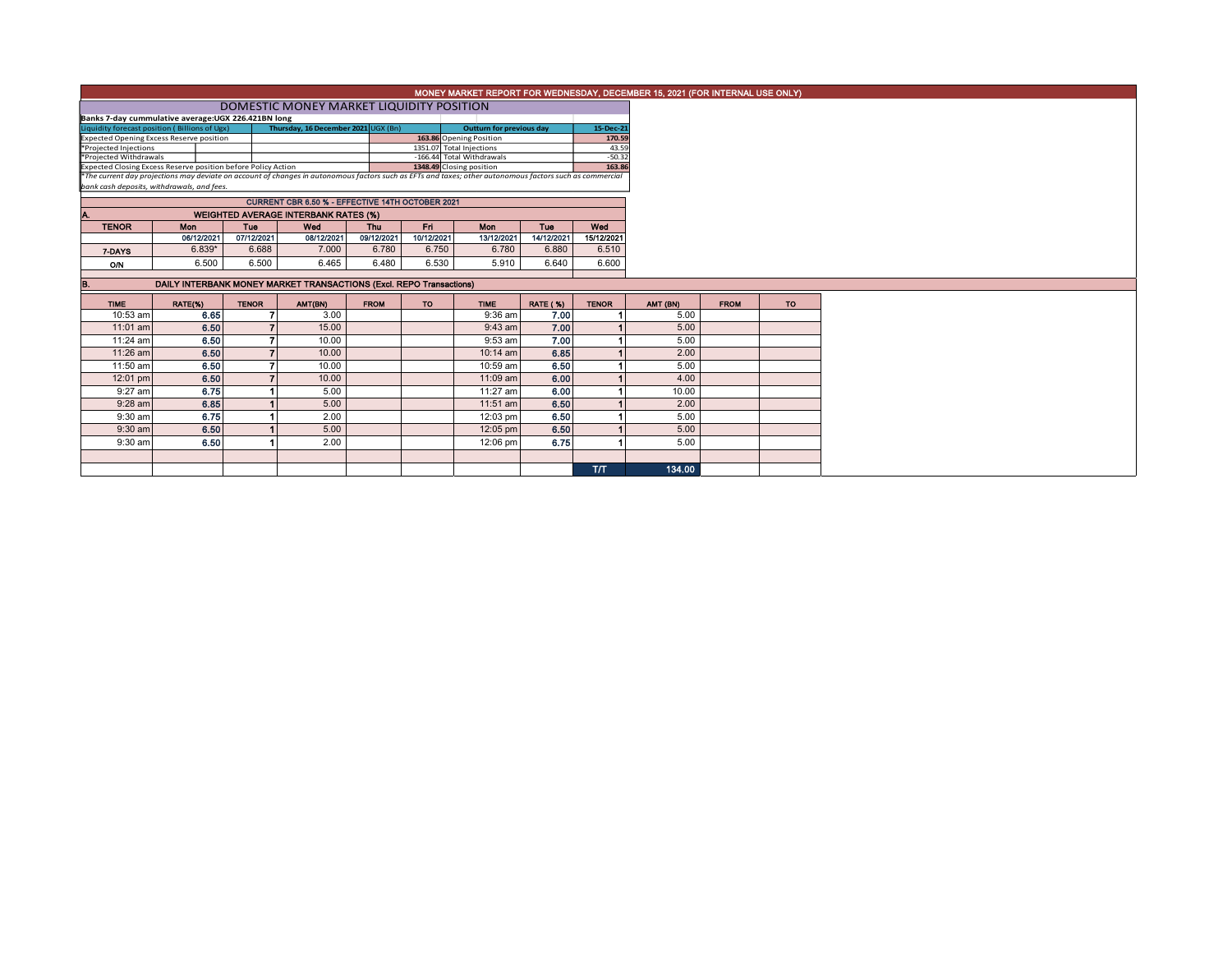| 9.500<br>9.000<br>8.500<br>8.000<br>7.500<br>7.000 |            |            |            |              |            |            |            |            |            |            |                       |            |                             |            |
|----------------------------------------------------|------------|------------|------------|--------------|------------|------------|------------|------------|------------|------------|-----------------------|------------|-----------------------------|------------|
| 6.500<br>6.000<br>5.500<br>5.000<br>4.500<br>4.000 |            |            |            | . <b>.</b> . |            |            |            |            |            |            | <u> ""KEBERER", "</u> |            | <b>All and a Propinsion</b> |            |
|                                                    | 26/11/2021 | 29/11/2021 | 30/11/2021 | 01/12/2021   | 02/12/2021 | 03/12/2021 | 06/12/2021 | 07/12/2021 | 08/12/2021 | 09/12/2021 | 10/12/2021            | 13/12/2021 | 14/12/2021                  | 15/12/2021 |

• Overnight WAR -7-day WAR - CBR rate - Upper bound - Lower bound

| D.                                                                                         | MONETARY POLICY OPERATIONS MATURITIES PROFILE: (16-DEC- 2021 TO 18-AUG- 2022) |                |             |             |                |                                          |             |             |             |             |              |  |  |  |  |
|--------------------------------------------------------------------------------------------|-------------------------------------------------------------------------------|----------------|-------------|-------------|----------------|------------------------------------------|-------------|-------------|-------------|-------------|--------------|--|--|--|--|
| <b>DATE</b>                                                                                | <b>THUR</b>                                                                   | <b>THUR</b>    | <b>THUR</b> | <b>THUR</b> | <b>THUR</b>    | <b>THUR</b>                              | <b>THUR</b> | <b>THUR</b> | <b>THUR</b> | <b>THUR</b> | <b>TOTAL</b> |  |  |  |  |
|                                                                                            | 16-Dec-21                                                                     | 23-Dec-21      | 30-Dec-21   | 06-Jan-22   | 20-Jan-22      | 27-Jan-22                                | 03-Feb-22   | 24-Feb-22   | 04-Aug-22   | 18-Aug-22   |              |  |  |  |  |
| <b>REPO</b>                                                                                | 1.066.31                                                                      | $\blacksquare$ |             |             | $\blacksquare$ |                                          | $\sim$      |             |             |             | 1.066.31     |  |  |  |  |
| REV REPO                                                                                   |                                                                               |                |             |             |                |                                          |             |             |             |             |              |  |  |  |  |
| <b>BOU BILL/DEPO A</b>                                                                     | 20.00                                                                         | 14.00          | 120.00      | 40.05       | 17.00          | 103.50                                   | 19.20       | 10.00       | 33.00       | 26.60       | 403.35       |  |  |  |  |
| <b>TOTALS</b>                                                                              | 1.086.31                                                                      | 14.00          | 120.00      | 40.05       | 17.00          | 103.50                                   | 19.20       | 10.00       | 33.00       | 26.60       | 1,469.66     |  |  |  |  |
| Total O/S Deposit Auction & BOU Bill balances held by BOU up to 04 AUGUST 2022: UGX 403 BN |                                                                               |                |             |             |                |                                          |             |             |             |             |              |  |  |  |  |
| Total O/S Repo, Reverse Repo, BOU Bill balances held by BOU: UGX 1,470 BN                  |                                                                               |                |             |             |                |                                          |             |             |             |             |              |  |  |  |  |
| (EI) STOCK OF TREASURY SECURITIES                                                          |                                                                               |                |             |             | <b>Ein</b>     | <b>MONETARY POLICY MARKET OPERATIONS</b> |             |             |             |             |              |  |  |  |  |

|                 | (EI) STOCK OF TREASURY SECURITIES                                                     |                 |                  |            | Eii)            | <b>MONETARY POLICY MARKET OPERATIONS</b> |               |            |              |                          |  |  |
|-----------------|---------------------------------------------------------------------------------------|-----------------|------------------|------------|-----------------|------------------------------------------|---------------|------------|--------------|--------------------------|--|--|
|                 | LAST TBIILS ISSUE DATE: 25-NOVEMBER--2021                                             |                 |                  |            |                 | (VERTICAL REPOS, REV-REPOS & BOU BILL)   |               |            |              |                          |  |  |
|                 | On-the-run O/S T-BILL STOCKs (Bns-UGX)                                                |                 | 7.027.97         | 16/12/2021 | OMO             | <b>ISSUE DATE</b>                        | <b>AMOUNT</b> | <b>WAR</b> | <b>RANGE</b> | <b>TENOR</b>             |  |  |
|                 | On-the-run O/S T-BONDSTOCKs(Bns-UGX)                                                  | 16/12/2021 REPO |                  | 11-Nov     | 616.00          | 6.500                                    |               |            |              |                          |  |  |
|                 | TOTAL TBILL & TBOND STOCK- UGX                                                        |                 | <b>REPO</b>      | 18-Nov     | 453.00          | 6.500                                    |               |            |              |                          |  |  |
| O/S=Outstanding |                                                                                       |                 |                  |            | <b>REPO</b>     | 19-Nov                                   | 114.00        | 6.500      |              |                          |  |  |
| <b>MATURITY</b> | <b>TOTAL STOCK</b>                                                                    | <b>YTM (%)</b>  | <b>CHANGE IN</b> |            | <b>REPO</b>     | 22-Nov                                   | 105.50        | 6.500      |              |                          |  |  |
|                 | (BN UGX)                                                                              | AT CUT OFF*     | YTM (+/-)        |            | <b>REPO</b>     | 23-Nov                                   | 348.00        | 6.500      |              |                          |  |  |
| 91              | 114.84                                                                                | 6.501           | $-0.004$         |            | <b>REPO</b>     | 24-Nov                                   | 241.00        | 6.500      |              |                          |  |  |
| 182             | 404.62                                                                                | 8.500           | $-0.201$         |            | <b>REPO</b>     | 25-Nov                                   | 887.00        | 6.500      |              |                          |  |  |
| 364             | 6.508.52                                                                              | 10.450          | $-0.206$         |            | <b>BOU BILL</b> | 25-Nov                                   | 13.93         | 7.012      |              | 28                       |  |  |
| 2YR             | 2.22                                                                                  | 11.000          | 1.000            |            | <b>BOU BILL</b> | 25-Nov                                   | 16.82         | 7.149      |              | 56                       |  |  |
| 3YR             |                                                                                       | 13.100          | 1.710            |            | <b>BOU BILL</b> | 25-Nov -                                 | 30.93         | 9.701      |              | 252                      |  |  |
| 5YR             | 1.119.91                                                                              | 13.000          | $-0.410$         |            | <b>REPO</b>     | 26-Nov                                   | 116.00        | 6.500      |              | 6                        |  |  |
| 10YR            | 10.109.18                                                                             | 14.000          | 0.261            |            | <b>REPO</b>     | 29-Nov                                   | 119.00        | 6.500      |              | $\overline{\phantom{a}}$ |  |  |
| 15YR            | 8.486.42                                                                              | 15.500          | 1.410            |            | <b>REPO</b>     | 02-Dec                                   | ,147.50       | 6.500      |              |                          |  |  |
| <b>20YR</b>     | 1.559.93                                                                              | 15.500          | $-0.450$         |            | <b>BOU BILL</b> | 02-Dec                                   | 89.52         | 6.998      |              | 28                       |  |  |
|                 | Cut OFF is the lowest price/ highest vield that satisfies the auction awarded amount. |                 |                  |            | <b>BOU BILL</b> | $02$ -Dec                                | 42.03         | 7.149      |              | 56                       |  |  |
|                 |                                                                                       |                 |                  |            | <b>BOU BILL</b> | $02$ -Dec $\cdot$                        | 9.83          | 7.452      |              | 84                       |  |  |
|                 |                                                                                       |                 |                  |            | <b>REPO</b>     | 03-Dec                                   | 131.00        | 6.500      |              | 6                        |  |  |
|                 |                                                                                       |                 |                  |            | <b>REPO</b>     | 06-Dec                                   | 416.50        | 6.500      |              | 3                        |  |  |
|                 |                                                                                       |                 |                  |            | <b>BOU BILL</b> | $09$ -Dec                                | 40.05         | 7.012      |              | 28                       |  |  |
|                 |                                                                                       |                 |                  |            | <b>BOU BILL</b> | 09-Dec                                   | 19.20         | 7.149      |              | 56                       |  |  |
|                 |                                                                                       |                 |                  |            | <b>BOU BILL</b> | $09$ -Dec $\cdot$                        | 26.60         | 9.701      |              | 252                      |  |  |
|                 |                                                                                       |                 |                  |            | <b>REPO</b>     | 09-Dec                                   | 953.00        | 6.500      |              |                          |  |  |
|                 |                                                                                       |                 |                  |            | <b>REPO</b>     | $10$ -Dec $\vert$ -                      | 112.00        | 6.500      |              | 6                        |  |  |

|                      |                                                                                                |      |                   |      |        | WAR-Weighted Average Rate |               |                |                |         |                |         |                |       |                 |       |           |       |                |
|----------------------|------------------------------------------------------------------------------------------------|------|-------------------|------|--------|---------------------------|---------------|----------------|----------------|---------|----------------|---------|----------------|-------|-----------------|-------|-----------|-------|----------------|
| п.                   | DAILY SECONDARY MARKET QUOTES (On-the-run GOVERNMENT TREASURY SECURITIES -- End of Day Quotes) |      |                   |      |        |                           |               |                |                |         |                |         |                |       |                 |       |           |       |                |
|                      |                                                                                                |      | <b>T-BILLS</b>    |      |        |                           | <b>TBONDS</b> |                |                |         |                |         |                |       |                 |       |           |       |                |
| <b>TENOR</b>         | 91 DR                                                                                          |      | <b>182 DR</b>     |      | 364 DR |                           |               | 2YR YTM        | 3YR YTM        |         | 5YR YTM        |         | 10YR YTM       |       | <b>15YR YTM</b> |       | 20YR YTM  |       |                |
| <b>COUPON</b>        | 0.000%<br>0.000%                                                                               |      | 0.000%<br>10.000% |      |        | 17.000%                   |               | 16.000%        |                | 16.375% |                | 16.250% |                |       | 17.500%         |       |           |       |                |
| <b>MATURITY DATE</b> | 10-Mar-22<br>09-Jun-22                                                                         |      |                   |      |        | 08-Dec-22                 | 07-Sep-23     |                | 16-Jan-25      |         | 06-May-27      |         | 04-Mar-32      |       | 08-Nov-35       |       | 01-Nov-40 |       |                |
|                      | <b>BID/ASK</b>                                                                                 |      | <b>BID/ASK</b>    |      |        | <b>BID/ASK</b>            |               | <b>BID/ASK</b> | <b>BID/ASK</b> |         | <b>BID/ASK</b> |         | <b>BID/ASK</b> |       | <b>BID/ASK</b>  |       |           |       | <b>BID/ASK</b> |
| <b>DFCU</b>          | 6.60                                                                                           | 6.50 | 8.60              | 8.50 | 10.50  | 10.40                     | 10.90         | 10.80          | 12.90          | 12.80   | 14.10          | 14.00   | 14.90          | 14.80 | 15.20           | 15.10 | 15.65     | 15.55 |                |
| ABSA                 | 6.60                                                                                           | 6.50 | 8.65              | 8.55 | 10.50  | 10.40                     | 10.90         | 10.80          | 12.90          | 12.10   | 14.10          | 13.35   | 14.90          | 13.70 | 15.20           | 14.50 | 15.65     | 15.40 |                |
| <b>CENTENARY</b>     | 6.70                                                                                           | 6.60 | 8.60              | 8.50 | 10.55  | 10.45                     | 10.90         | 10.80          | 12.50          | 12.40   | 13.60          | 13.50   | 14.00          | 13.90 | 14.90           | 14.80 | 15.50     | 15.40 |                |
| <b>HFBU</b>          | 6.70                                                                                           | 6.60 | 8.60              | 8.50 | 10.50  | 10.40                     | 11.00         | 10.90          | 13.00          | 12.50   | 14.00          | 13.50   | 14.50          | 13.55 | 15.00           | 14.45 | 15.70     | 15.45 |                |
| <b>STANCHART</b>     | 6.60                                                                                           | 6.50 | 8.60              | 8.50 | 10.60  | 10.40                     | 11.00         | 10.80          | 13.00          | 12.15   | 14.10          | 13.40   | 14.90          | 13.70 | 15.20           | 14.50 | 15.75     | 15.00 |                |
| <b>STANBIC</b>       | 6.70                                                                                           | 6.60 | 8.85              | 8.75 | 10.60  | 10.50                     | 10.90         | 10.80          | 12.90          | 12.80   | 14.25          | 14.15   | 15.00          | 14.90 | 15.40           | 5.30  | 15.90     | 15.80 |                |
| <b>UBAU</b>          | 6.70                                                                                           | 6.60 | 8.85              | 8.75 | 10.60  | 10.50                     | 10.90         | 10.80          | 12.90          | 12.80   | 13.50          | 13.40   | 13.60          | 13.50 | 15.00           | 14.90 | 15.40     | 15.30 |                |
| <b>BARODA</b>        | 6.60                                                                                           | 6.50 | 8.65              | 8.55 | 10.70  | 10.60                     | 10.90         | 10.80          | 12.90          | 12.80   | 14.10          | 14.00   | 14.90          | 14.80 | 5.30            | 5.20  | 15.75     | 15.65 |                |